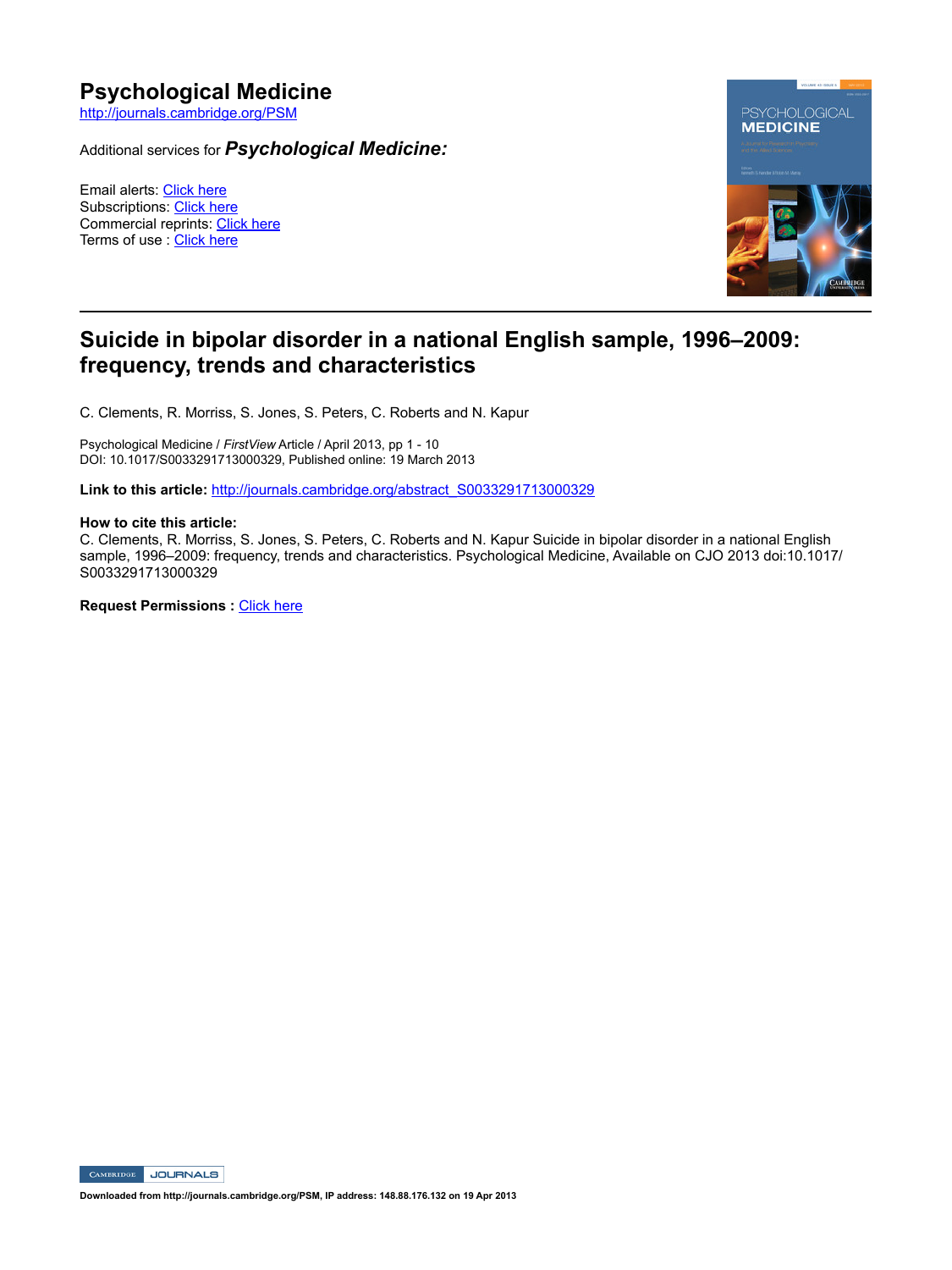## Suicide in bipolar disorder in a national English sample, 1996–2009: frequency, trends and characteristics

## C. Clements<sup>1</sup>\*, R. Morriss<sup>2</sup>, S. Jones<sup>3</sup>, S. Peters<sup>4</sup>, C. Roberts<sup>5</sup> and N. Kapur<sup>1</sup>

 $1$ Centre for Mental Health and Risk, Institute of Brain, Behaviour and Mental Health, The University of Manchester, UK

 $2$  Institute of Mental Health, The University of Nottingham, UK

<sup>3</sup> Spectrum Centre for Mental Health Research, School of Health and Medicine, Lancaster University

<sup>4</sup> School of Psychological Science, The University of Manchester, UK

<sup>5</sup> Institute of Population Health, The University of Manchester, UK

Background. Bipolar disorder (BD) has been reported to be associated with high risk of suicide. We aimed to investigate the frequency and characteristics of suicide in people with BD in a national sample.

Method. Suicide in BD in England from 1996 to 2009 was explored using descriptive statistics on data collected by the National Confidential Inquiry into Suicide and Homicide by People with Mental Illness (NCI). Suicide cases with a primary diagnosis of BD were compared to suicide cases with any other primary diagnosis.

Results. During the study period 1489 individuals with BD died by suicide, an average of 116 cases/year. Compared to other primary diagnosis suicides, those with BD were more likely to be female, more than 5 years post-diagnosis, current/ recent in-patients, to have more than five in-patient admissions, and to have depressive symptoms. In BD suicides the most common co-morbid diagnoses were personality disorder and alcohol dependence. Approximately 40% were not prescribed mood stabilizers at the time of death. More than 60% of BD suicides were in contact with services the week prior to suicide but were assessed as low risk.

Conclusions. Given the high rate of suicide in BD and the low estimates of risk, it is important that health professionals can accurately identify patients most likely to experience poor outcomes. Factors such as alcohol dependence/misuse, personality disorder, depressive illness and current/recent in-patient admission could characterize a high-risk group. Future studies need to operationalize clinically useful indicators of suicide risk in BD.

Received 27 January 2012; Revised 13 November 2012; Accepted 29 January 2013

Key words: Bipolar disorder, mood disorders, suicide.

## Introduction

Suicide is a major cause of premature mortality worldwide and its prevention is a clinical and policy priority. Individuals with bipolar disorder (BD) are thought to be at particularly high risk and it has been suggested that between 12% and 19% of people diagnosed with BD die by suicide (Guze & Robins, 1970; Goodwin & Jamison, 1990; Harris & Barraclough, 1997). However, data from more recent studies have cast some doubt on the validity of these figures. Estimates of suicide incidence have tended to be lower (Tondo et al. 2003; Rihmer, 2005), possibly as a consequence of changes in diagnostic criteria over time, the inclusion of bipolar subtypes and less focus on in-patient

(Email: caroline.v.clements@manchester.ac.uk)

populations. In a study of absolute risk of suicide after hospital contact for mental disorder, Nordentoft et al. (2011) followed up individuals over 36 years and found that the highest risk was among men with BD: 8% died by suicide during the follow-up period. For women with BD the risk was 5% and was the second highest risk group behind only schizophrenia. These figures are similar to those presented by Angst et al. (2002), who found that 8% of people with BD died by suicide over a follow-up period of more than 40 years. In a review of studies of suicide by individuals with a current major depressive episode, Rihmer (2005) reported that 44% may have had a diagnosis of bipolar II disorder (BD II). In two prospective studies, Tondo et al. (2003, 2007) found that the rate of suicide in BD was 0.25%/year and 0.4%/year respectively. The lack of consensus is likely to be a consequence of the different methodologies used in these studies. Accurately estimating the rate of suicide in BD is further complicated by the continuing opacity

<sup>\*</sup> Address for correspondence: C. Clements, Centre for Mental Health and Risk, Institute of Brain, Behaviour and Mental Health, The University of Manchester, UK.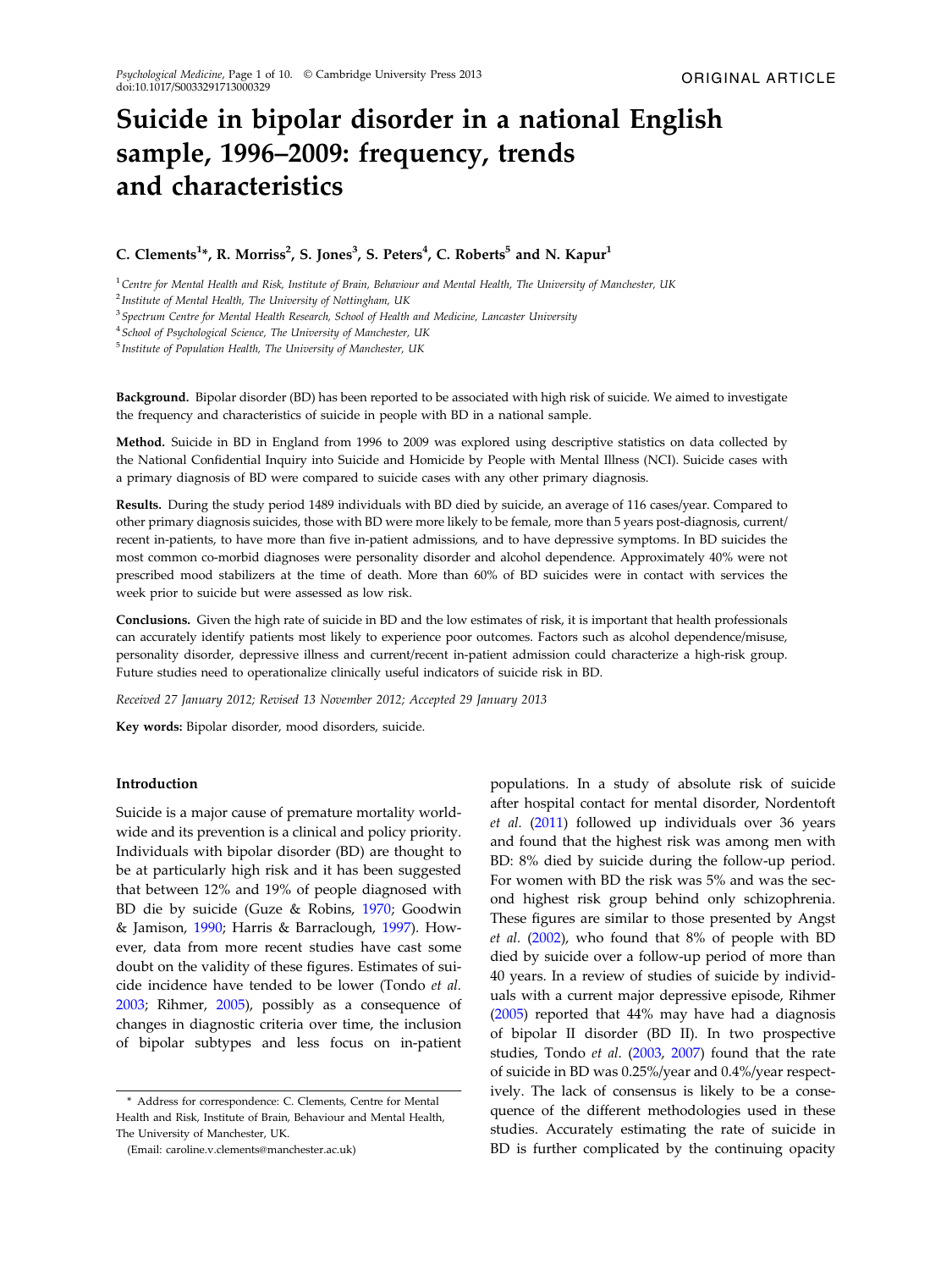of the prevalence of BD itself, with estimates ranging from 0.5% to 2.4% in studies of the general population (Mitchell et al. 2004; Merikangas et al. 2007, 2011; Lee et al. 2009), and could be as high as 3–4% for BD II (Merikangas & Lamers, 2012). Perhaps unsurprisingly, given this context, few studies have examined temporal trends in BD suicides.

Several studies have sought to identify which bipolar patients are most at risk of suicide but results have proved limited and contradictory. Marangell et al. (2006) carried out a prospective study of bipolar patients in the USA and found that history of suicide attempt and percentage days depressed in the previous year were related to subsequent suicidal behaviour. Other studies have also identified history of suicide attempt as a risk factor for suicide in BD (Rihmer, 2007), along with male gender (Hawton et al. 2005) and expressed hopelessness (Tondo et al. 2003). However, these characteristics are also common in general population suicides and are therefore unlikely to be related specifically to a diagnosis of BD.

Previous work has been subject to several methodological limitations; studies have typically recruited small samples, included few events, or have been carried out within a single treatment centre or geographical area (Tondo et al. 2003; Hawton et al. 2005). Research on incidence and rates of suicide in BD has often been restricted to a specific bipolar subtype or more seriously ill hospitalized patients (Baldessarini & Jamison, 1999; Fagiolini et al. 2004). Follow-up periods are often short and might distort the risk of suicide in BD as risk may be increased in the early stages of BD and diagnoses may change over time (for example, bipolar is often misdiagnosed initially as unipolar depression) (Goodwin & Jamison, 1990).

The prevention of suicide, particularly among highrisk groups such as those with mental illness, is an important public health aim in many countries (US Public Health Service, 1999; Department of Health, 2002). Reliable baseline statistics are essential in tracking progress but the comparative lack of good quality international data on suicide in BD makes it difficult to assess the impact of suicide prevention strategies in this group. More reliable estimates of the frequency of suicide in BD and further clarification of the key characteristics associated with suicide in BD would be of use to clinicians, service providers and policy makers.

#### Aims

The aim of this study was to describe the frequency, trends over time, and characteristics of those with BD who died by suicide in England, using data from a large national database. The specific objectives were

to: (1) describe the frequency of suicide in BD in a clinical population; (2) identify any trends over time in the number of bipolar suicide deaths; and (3) describe the demographic, clinical and management characteristics of people with a primary diagnosis of BD who died by suicide, and to compare them to suicides by people with other primary diagnoses.

#### Method

## The National Confidential Inquiry into Suicide and Homicide by People with Mental Illness (NCI)

Our analyses used data from the suicide database of the NCI (Appleby et al. 2006; Hunt et al. 2006). Data collection by the NCI involves three stages. In stage 1 the NCI collects basic information on a complete national sample of suicide deaths and deaths that have received an open verdict at coroner's inquest for all individuals aged  $\geq 10$  years, from the Office for National Statistics (ONS) for England and Wales. It is convention in the UK to include open verdicts in official statistics and research studies, as the majority of these are suicide deaths (O'Donnell & Farmer, 1995), and excluding cases given open verdicts may result in a 50% underestimate in the incidence of suicide (Linsley et al. 2001). All open verdicts are included unless there is a clear record that suicide was not considered as a cause of death at inquest. In stage 2 the NCI identifies suicides that were in contact with mental health services in the 12 months prior to death by contacting hospitals and community trusts providing these services in the deceased's district of residence. If records show the deceased was in contact with services, they become an 'inquiry case'. In stage 3, for all 'inquiry cases', the consultant psychiatrist responsible for the care of the patient is identified and sent a copy of the NCI suicide questionnaire to complete. The suicide questionnaire collects information on social/demographic characteristics, clinical history, details of the suicide, details of care and final contact with services, and the respondents' views on prevention.

Data from returned suicide questionnaires are entered onto the NCI suicide database, which includes data on inquiry cases from 1996 onwards. The NCI suicide questionnaire has a response rate of more than 97% (Appleby et al. 2012) and has been shown to be a reliable data collection tool (Windfuhr et al. 2008).

## NCI BD sample

Unless stated otherwise, the BD suicide sample used in the analyses includes all cases on the NCI suicide database with a primary diagnosis of BD from England. Primary and secondary diagnoses are collected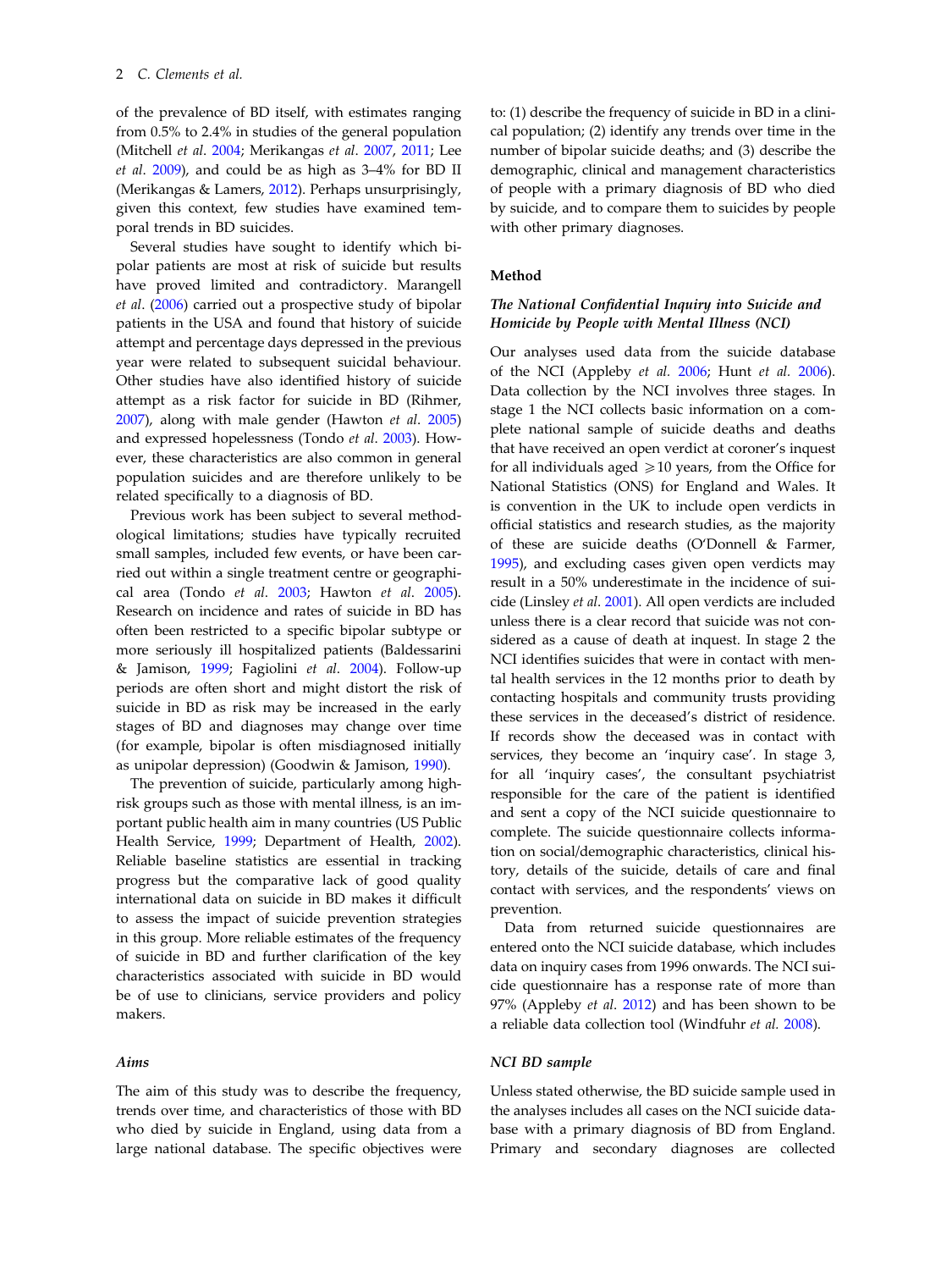routinely as part of the NCI suicide questionnaire. Primary diagnosis is considered to be the 'main' psychiatric diagnosis and is determined by the responding clinician. Diagnostic categories are concordant with ICD-10 classifications. Therefore, the diagnostic group 'bipolar disorder' on the NCI suicide database encompasses the same groups as the ICD-10 BD category (F31) and includes BD I, BD II, and BD not otherwise specified (NOS). Respondents may use a combination of case-note review, consultation with other members of the mental health team and clinical judgement based on their own knowledge of the patient in reporting primary and secondary diagnoses.

#### Analysis

All statistical analyses were conducted using SPSS 15.0 for Windows (SPSS Inc., USA), apart from trend tests, which were carried out using Stata/IC 11.0 for windows (StataCorp LP, USA).

## Trends

Poisson regression was used to carry out trend tests for significant increases or decreases in BD suicides over time. Tests were run for the whole NCI bipolar sample and separately for males, females and age groups (the four age groups were those commonly used in the work of the NCI:  $\leq 24$ , 25–44, 45–64 and  $\geq 65$  years). We also formally tested for interaction between bipolar and general population suicide deaths, and between different age groups for the bipolar sample.

#### Characteristics of suicide in BD

Simple descriptive statistics were used to describe the demographic, treatment and clinical characteristics of the bipolar suicides. Items were compared between BD suicides and other primary diagnosis suicides. Any cases with unknown items were removed from the analysis of that item; therefore, the denominator in each analysis is the number of valid cases for each item. The number of valid responses included for each item are displayed as a percentage of the total number of cases. Where possible, variables were combined to create more comprehensive categories and to reduce the proportion of missing data (e.g. individual antidepressant categories were combined to create a single antidepressant variable). Pearson's  $\chi^2$  tests of association were used, for two by two tables the continuity correction is given, odds ratios (ORs) and associated 95% confidence intervals (CIs) are also presented. Because multiple testing was used, a  $p$  value of 0.01 was selected to assess statistical significance. Age and gender were regarded as possible explanatory variables rather than confounders and so

were not adjusted for in the primary analyses; however, secondary analyses adjusting all ORs for age and gender were carried out.

## Results

There were 1489 BD suicides in our sample. This represented just less than 10% of all suicide deaths on the NCI database for the study period (9.6% of 15 465 valid cases). The average number of BD suicides per year between 1997 and 2007 (when data were most complete) was 116. The average frequency of BD suicide per year was 65 for males and 52 for females.

## Trends over time

There were no significant trends in the frequency of BD suicides over time [incidence rate ratio (IRR) 0.99, 95% CI 0.97–1.00,  $p=0.15$ ] whereas general population suicides over the same time period decreased significantly (IRR 0.98, 95% CI 0.98–0.98, p< 0.01). There was no significant increase or decrease in frequency of BD suicides for females (IRR 1, 95% CI 0.97-1.02,  $p=0.79$ ) or males (IRR 0.98, 95% CI 0.96-1.00,  $p=0.08$ ). A test of interaction between BD suicides and all other suicides in the general population was not significant  $(\chi^2=0.13,$ df=1,  $p=0.72$ ), suggesting that the failure to detect significant falls in suicide in the bipolar sample could have been due to smaller numbers. With respect to age, trend tests showed significant downward trends in the frequency of suicide for the under-24 age group (IRR 0.84, 95% CI 0.77–0.93, p< 0.001) and the 25–44 age group (IRR 0.97, 95% CI 0.94–0.99, p= 0.015). There were no significant trends in the older age groups. A test of interaction confirmed that the decline in suicides over time was significantly different between age groups ( $\chi^2$ =18.3, df=3, p<0.001).

## Characteristics of the sample

#### Demographics and secondary diagnoses

[Table 1](#page-4-0) shows the demographic and diagnostic characteristics of BD suicides compared to other primary diagnosis suicides. BD suicides were older and less likely to be male. BD suicides were less likely than other primary diagnosis suicides to have several characteristics that are known risk factors for suicide (e.g. homelessness and a history of previous suicidal behaviour). BD suicides were more likely to have had their primary diagnosis for more than 5 years. Overall, those with BD were less likely than other patients to have a formal secondary diagnosis (particularly those related to depression or anxiety). The most common secondary diagnoses in those with BD who died by suicide were personality disorder and alcohol dependence, together accounting for nearly one-fifth of cases.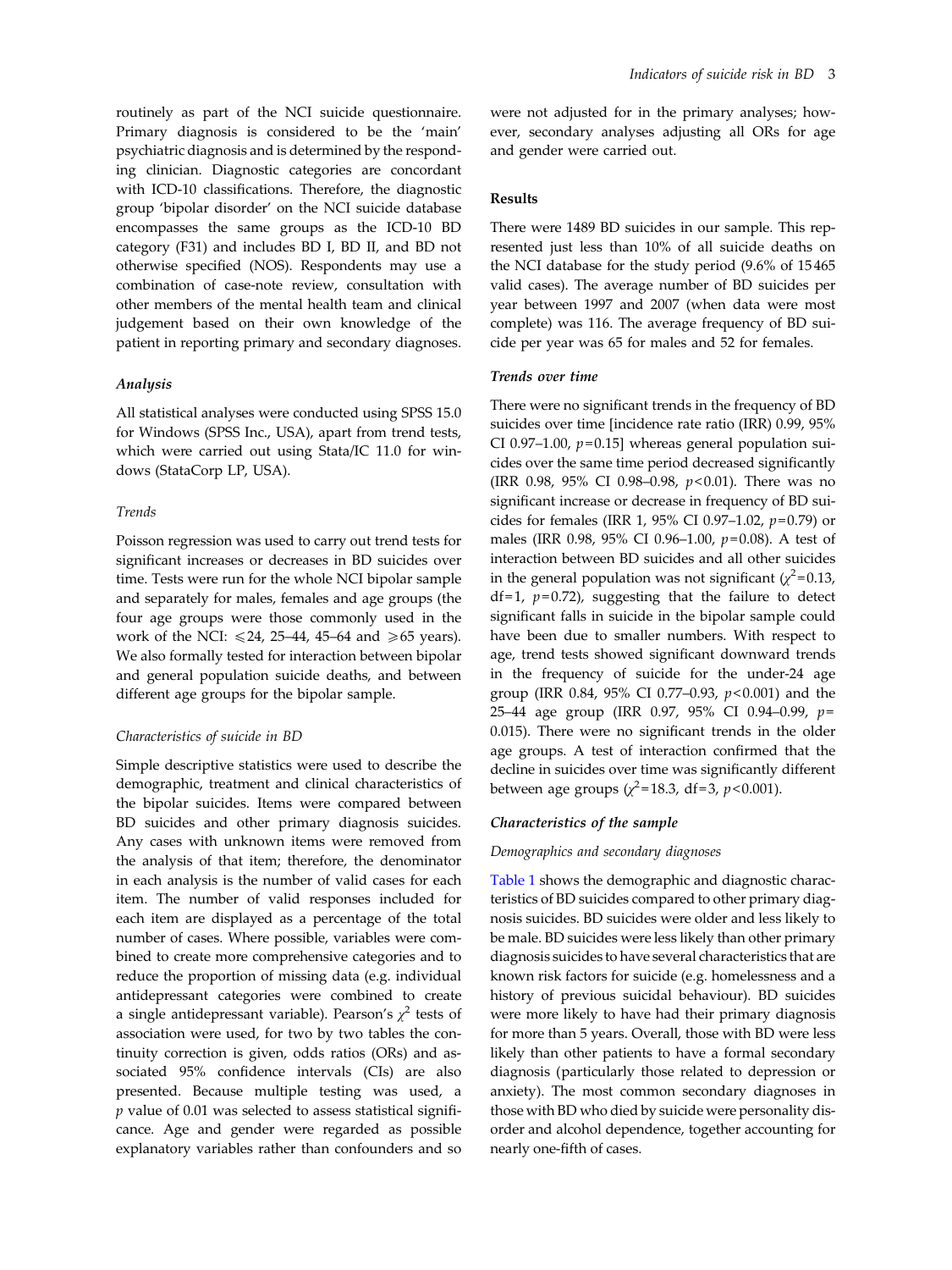## <span id="page-4-0"></span>4 C. Clements et al.

Table 1. Demographic and clinical characteristics for suicides with a primary diagnosis of bipolar disorder (BD) compared to suicides with any other primary diagnosis

| $n$ (%)<br>OR (95% CI)<br>$(n=15465)$<br>$n\ (\%)$<br>Age group (98)<br>57(3.8)<br>1106(8.1)<br>< 0.01<br>$\leq 24$ years<br>$0.45(0.35-0.59)$<br>$0.89(0.80 - 0.99)$<br>25-44 years<br>641 (43.0)<br>6297 (46.0)<br>$45-64$ years<br>635 (42.6)<br>4574 (33.4)<br>$1.48(1.33 - 1.65)$<br>$0.82$ (0.69-0.98)<br>$\geq 65$ years<br>156(10.5)<br>1701 (12.4)<br>Male (98)<br>833 (55.9)<br>9113 (66.6)<br>$0.64$ $(0.57-0.71)$<br>< 0.01<br>Ethnic origin (93)<br>White<br>1373 (93.2)<br>12446 (93.0)<br>$1.03(0.84 - 1.28)$<br>0.17<br>Black African/Caribbean<br>23(1.6)<br>289(2.2)<br>$0.72(0.47 - 1.10)$<br>$1.30(0.94 - 1.80)$<br>Indian/Pakistani/Bangladeshi<br>43(2.9)<br>302(2.3)<br>Chinese<br>$0.70(0.17-2.95)$<br>2(0.1)<br>26(0.2)<br>Marital status (96)<br>< 0.01<br>Married or cohabiting<br>469 (31.8)<br>3976 (29.6)<br>$1.11(0.99 - 1.24)$<br>$0.99(0.89 - 1.11)$<br>Single or divorced<br>935 (63.3)<br>8537 (63.6)<br>Widowed<br>909 (6.8)<br>$0.71(0.55 - 0.90)$<br>72 (4.9)<br>Employment status (94)<br>Employed<br>< 0.01<br>268 (18.3)<br>2479 (18.8)<br>$0.97(0.84 - 1.11)$<br>Unemployed<br>547 (37.4)<br>5481 (41.6)<br>$0.84(0.75-0.94)$<br>Other<br>649 (44.3)<br>5228 (39.6)<br>$1.21(1.09-1.35)$<br>Living arrangements (94)<br>Living alone<br>< 0.01<br>667 (45.4)<br>5596 (42.2)<br>$1.09(0.98 - 1.21)$<br>Living with family<br>660 (44.9)<br>6119 (46.2)<br>$0.94(0.84 - 1.05)$<br>Homeless<br>$0.43(0.26 - 0.71)$<br>14(1.0)<br>271(2.0)<br>Other<br>$0.94(0.70-1.14)$<br>128 (8.7)<br>1269(9.6)<br>Previous self-harm (96)<br>938 (63.9)<br>$0.86$ (0.77-0.97)<br>0.01<br>9039 (67.3)<br>History of violence (95)<br>314 (21.4)<br>2754 (20.7)<br>$1.04(0.91 - 1.19)$<br>0.59<br>Method of suicide (96)<br>< 0.01<br>Self-poisoning<br>394 (26.6)<br>3885 (28.6)<br>$0.90(0.80 - 1.01)$<br>Hanging<br>527 (35.6)<br>4973 (36.6)<br>$0.95(0.85-1.06)$<br>263 (17.8)<br>$1.26(1.10-1.46)$<br>Jumping<br>1974 (14.5)<br>Other<br>295 (19.9)<br>2766 (20.3)<br>$0.98(0.85-1.12)$<br>Duration of primary diagnosis (97)<br>< 0.01<br>147(9.9)<br>2887 (21.5)<br>$0.40(0.34 - 0.48)$<br><1 year<br>$1-5$ years<br>276 (18.6)<br>3793 (28.2)<br>$0.58(0.51 - 0.67)$<br>1057 (71.4)<br>6766 (50.3)<br>2.47 (2.19-278)<br>>5 years<br>Secondary diagnoses (96)<br>$\boldsymbol{0}$<br>< 0.01<br>BD<br>89 (0.7)<br>Depressive illness<br>70 (4.8)<br>1675 (12.4)<br>$0.35(0.28 - 0.45)$<br>Anxiety/phobia/panic disorder/OCD<br>44(3.0)<br>1125(8.3)<br>$0.30(0.25 - 0.46)$<br>Alcohol dependence<br>116(7.9)<br>974 (7.2)<br>$1.11(0.91-1.35)$<br>Drug dependence<br>51(3.5)<br>642 (4.8)<br>$0.72$ $(0.54 - 0.97)$<br>Personality disorder<br>143(9.8)<br>1174 (8.7)<br>$1.14(0.95-1.36)$<br>Adjustment disorder<br>$0.46$ (0.31-0.67)<br>28(1.9)<br>550 (4.1)<br>Alcohol misuse but not dependence<br>59 (4.0)<br>$1.04(0.79-1.36)$<br>526 (3.9)<br>$0.93(0.64 - 1.35)$<br>Drug misuse but not dependence<br>31(2.1)<br>307(2.3)<br>Other<br>$0.87(0.64 - 1.17)$<br>48 (3.3)<br>507 (3.8)<br>No secondary diagnosis<br>874 (59.7)<br>5927 (43.9)<br>$1.89(1.70-2.11)$ | Variable (% valid responses) | BD<br>$(n=1489)$ | All other diagnoses<br>$(n=13976)$ | $p$ value |
|---------------------------------------------------------------------------------------------------------------------------------------------------------------------------------------------------------------------------------------------------------------------------------------------------------------------------------------------------------------------------------------------------------------------------------------------------------------------------------------------------------------------------------------------------------------------------------------------------------------------------------------------------------------------------------------------------------------------------------------------------------------------------------------------------------------------------------------------------------------------------------------------------------------------------------------------------------------------------------------------------------------------------------------------------------------------------------------------------------------------------------------------------------------------------------------------------------------------------------------------------------------------------------------------------------------------------------------------------------------------------------------------------------------------------------------------------------------------------------------------------------------------------------------------------------------------------------------------------------------------------------------------------------------------------------------------------------------------------------------------------------------------------------------------------------------------------------------------------------------------------------------------------------------------------------------------------------------------------------------------------------------------------------------------------------------------------------------------------------------------------------------------------------------------------------------------------------------------------------------------------------------------------------------------------------------------------------------------------------------------------------------------------------------------------------------------------------------------------------------------------------------------------------------------------------------------------------------------------------------------------------------------------------------------------------------------------------------------------------------------------------------------------------------------------------------------------------------------------------------------------------------------------------------------------------------------------------------------------------------------------------------------------------------------------------------------------------------------------------|------------------------------|------------------|------------------------------------|-----------|
|                                                                                                                                                                                                                                                                                                                                                                                                                                                                                                                                                                                                                                                                                                                                                                                                                                                                                                                                                                                                                                                                                                                                                                                                                                                                                                                                                                                                                                                                                                                                                                                                                                                                                                                                                                                                                                                                                                                                                                                                                                                                                                                                                                                                                                                                                                                                                                                                                                                                                                                                                                                                                                                                                                                                                                                                                                                                                                                                                                                                                                                                                                         |                              |                  |                                    |           |
|                                                                                                                                                                                                                                                                                                                                                                                                                                                                                                                                                                                                                                                                                                                                                                                                                                                                                                                                                                                                                                                                                                                                                                                                                                                                                                                                                                                                                                                                                                                                                                                                                                                                                                                                                                                                                                                                                                                                                                                                                                                                                                                                                                                                                                                                                                                                                                                                                                                                                                                                                                                                                                                                                                                                                                                                                                                                                                                                                                                                                                                                                                         |                              |                  |                                    |           |
|                                                                                                                                                                                                                                                                                                                                                                                                                                                                                                                                                                                                                                                                                                                                                                                                                                                                                                                                                                                                                                                                                                                                                                                                                                                                                                                                                                                                                                                                                                                                                                                                                                                                                                                                                                                                                                                                                                                                                                                                                                                                                                                                                                                                                                                                                                                                                                                                                                                                                                                                                                                                                                                                                                                                                                                                                                                                                                                                                                                                                                                                                                         |                              |                  |                                    |           |
|                                                                                                                                                                                                                                                                                                                                                                                                                                                                                                                                                                                                                                                                                                                                                                                                                                                                                                                                                                                                                                                                                                                                                                                                                                                                                                                                                                                                                                                                                                                                                                                                                                                                                                                                                                                                                                                                                                                                                                                                                                                                                                                                                                                                                                                                                                                                                                                                                                                                                                                                                                                                                                                                                                                                                                                                                                                                                                                                                                                                                                                                                                         |                              |                  |                                    |           |
|                                                                                                                                                                                                                                                                                                                                                                                                                                                                                                                                                                                                                                                                                                                                                                                                                                                                                                                                                                                                                                                                                                                                                                                                                                                                                                                                                                                                                                                                                                                                                                                                                                                                                                                                                                                                                                                                                                                                                                                                                                                                                                                                                                                                                                                                                                                                                                                                                                                                                                                                                                                                                                                                                                                                                                                                                                                                                                                                                                                                                                                                                                         |                              |                  |                                    |           |
|                                                                                                                                                                                                                                                                                                                                                                                                                                                                                                                                                                                                                                                                                                                                                                                                                                                                                                                                                                                                                                                                                                                                                                                                                                                                                                                                                                                                                                                                                                                                                                                                                                                                                                                                                                                                                                                                                                                                                                                                                                                                                                                                                                                                                                                                                                                                                                                                                                                                                                                                                                                                                                                                                                                                                                                                                                                                                                                                                                                                                                                                                                         |                              |                  |                                    |           |
|                                                                                                                                                                                                                                                                                                                                                                                                                                                                                                                                                                                                                                                                                                                                                                                                                                                                                                                                                                                                                                                                                                                                                                                                                                                                                                                                                                                                                                                                                                                                                                                                                                                                                                                                                                                                                                                                                                                                                                                                                                                                                                                                                                                                                                                                                                                                                                                                                                                                                                                                                                                                                                                                                                                                                                                                                                                                                                                                                                                                                                                                                                         |                              |                  |                                    |           |
|                                                                                                                                                                                                                                                                                                                                                                                                                                                                                                                                                                                                                                                                                                                                                                                                                                                                                                                                                                                                                                                                                                                                                                                                                                                                                                                                                                                                                                                                                                                                                                                                                                                                                                                                                                                                                                                                                                                                                                                                                                                                                                                                                                                                                                                                                                                                                                                                                                                                                                                                                                                                                                                                                                                                                                                                                                                                                                                                                                                                                                                                                                         |                              |                  |                                    |           |
|                                                                                                                                                                                                                                                                                                                                                                                                                                                                                                                                                                                                                                                                                                                                                                                                                                                                                                                                                                                                                                                                                                                                                                                                                                                                                                                                                                                                                                                                                                                                                                                                                                                                                                                                                                                                                                                                                                                                                                                                                                                                                                                                                                                                                                                                                                                                                                                                                                                                                                                                                                                                                                                                                                                                                                                                                                                                                                                                                                                                                                                                                                         |                              |                  |                                    |           |
|                                                                                                                                                                                                                                                                                                                                                                                                                                                                                                                                                                                                                                                                                                                                                                                                                                                                                                                                                                                                                                                                                                                                                                                                                                                                                                                                                                                                                                                                                                                                                                                                                                                                                                                                                                                                                                                                                                                                                                                                                                                                                                                                                                                                                                                                                                                                                                                                                                                                                                                                                                                                                                                                                                                                                                                                                                                                                                                                                                                                                                                                                                         |                              |                  |                                    |           |
|                                                                                                                                                                                                                                                                                                                                                                                                                                                                                                                                                                                                                                                                                                                                                                                                                                                                                                                                                                                                                                                                                                                                                                                                                                                                                                                                                                                                                                                                                                                                                                                                                                                                                                                                                                                                                                                                                                                                                                                                                                                                                                                                                                                                                                                                                                                                                                                                                                                                                                                                                                                                                                                                                                                                                                                                                                                                                                                                                                                                                                                                                                         |                              |                  |                                    |           |
|                                                                                                                                                                                                                                                                                                                                                                                                                                                                                                                                                                                                                                                                                                                                                                                                                                                                                                                                                                                                                                                                                                                                                                                                                                                                                                                                                                                                                                                                                                                                                                                                                                                                                                                                                                                                                                                                                                                                                                                                                                                                                                                                                                                                                                                                                                                                                                                                                                                                                                                                                                                                                                                                                                                                                                                                                                                                                                                                                                                                                                                                                                         |                              |                  |                                    |           |
|                                                                                                                                                                                                                                                                                                                                                                                                                                                                                                                                                                                                                                                                                                                                                                                                                                                                                                                                                                                                                                                                                                                                                                                                                                                                                                                                                                                                                                                                                                                                                                                                                                                                                                                                                                                                                                                                                                                                                                                                                                                                                                                                                                                                                                                                                                                                                                                                                                                                                                                                                                                                                                                                                                                                                                                                                                                                                                                                                                                                                                                                                                         |                              |                  |                                    |           |
|                                                                                                                                                                                                                                                                                                                                                                                                                                                                                                                                                                                                                                                                                                                                                                                                                                                                                                                                                                                                                                                                                                                                                                                                                                                                                                                                                                                                                                                                                                                                                                                                                                                                                                                                                                                                                                                                                                                                                                                                                                                                                                                                                                                                                                                                                                                                                                                                                                                                                                                                                                                                                                                                                                                                                                                                                                                                                                                                                                                                                                                                                                         |                              |                  |                                    |           |
|                                                                                                                                                                                                                                                                                                                                                                                                                                                                                                                                                                                                                                                                                                                                                                                                                                                                                                                                                                                                                                                                                                                                                                                                                                                                                                                                                                                                                                                                                                                                                                                                                                                                                                                                                                                                                                                                                                                                                                                                                                                                                                                                                                                                                                                                                                                                                                                                                                                                                                                                                                                                                                                                                                                                                                                                                                                                                                                                                                                                                                                                                                         |                              |                  |                                    |           |
|                                                                                                                                                                                                                                                                                                                                                                                                                                                                                                                                                                                                                                                                                                                                                                                                                                                                                                                                                                                                                                                                                                                                                                                                                                                                                                                                                                                                                                                                                                                                                                                                                                                                                                                                                                                                                                                                                                                                                                                                                                                                                                                                                                                                                                                                                                                                                                                                                                                                                                                                                                                                                                                                                                                                                                                                                                                                                                                                                                                                                                                                                                         |                              |                  |                                    |           |
|                                                                                                                                                                                                                                                                                                                                                                                                                                                                                                                                                                                                                                                                                                                                                                                                                                                                                                                                                                                                                                                                                                                                                                                                                                                                                                                                                                                                                                                                                                                                                                                                                                                                                                                                                                                                                                                                                                                                                                                                                                                                                                                                                                                                                                                                                                                                                                                                                                                                                                                                                                                                                                                                                                                                                                                                                                                                                                                                                                                                                                                                                                         |                              |                  |                                    |           |
|                                                                                                                                                                                                                                                                                                                                                                                                                                                                                                                                                                                                                                                                                                                                                                                                                                                                                                                                                                                                                                                                                                                                                                                                                                                                                                                                                                                                                                                                                                                                                                                                                                                                                                                                                                                                                                                                                                                                                                                                                                                                                                                                                                                                                                                                                                                                                                                                                                                                                                                                                                                                                                                                                                                                                                                                                                                                                                                                                                                                                                                                                                         |                              |                  |                                    |           |
|                                                                                                                                                                                                                                                                                                                                                                                                                                                                                                                                                                                                                                                                                                                                                                                                                                                                                                                                                                                                                                                                                                                                                                                                                                                                                                                                                                                                                                                                                                                                                                                                                                                                                                                                                                                                                                                                                                                                                                                                                                                                                                                                                                                                                                                                                                                                                                                                                                                                                                                                                                                                                                                                                                                                                                                                                                                                                                                                                                                                                                                                                                         |                              |                  |                                    |           |
|                                                                                                                                                                                                                                                                                                                                                                                                                                                                                                                                                                                                                                                                                                                                                                                                                                                                                                                                                                                                                                                                                                                                                                                                                                                                                                                                                                                                                                                                                                                                                                                                                                                                                                                                                                                                                                                                                                                                                                                                                                                                                                                                                                                                                                                                                                                                                                                                                                                                                                                                                                                                                                                                                                                                                                                                                                                                                                                                                                                                                                                                                                         |                              |                  |                                    |           |
|                                                                                                                                                                                                                                                                                                                                                                                                                                                                                                                                                                                                                                                                                                                                                                                                                                                                                                                                                                                                                                                                                                                                                                                                                                                                                                                                                                                                                                                                                                                                                                                                                                                                                                                                                                                                                                                                                                                                                                                                                                                                                                                                                                                                                                                                                                                                                                                                                                                                                                                                                                                                                                                                                                                                                                                                                                                                                                                                                                                                                                                                                                         |                              |                  |                                    |           |
|                                                                                                                                                                                                                                                                                                                                                                                                                                                                                                                                                                                                                                                                                                                                                                                                                                                                                                                                                                                                                                                                                                                                                                                                                                                                                                                                                                                                                                                                                                                                                                                                                                                                                                                                                                                                                                                                                                                                                                                                                                                                                                                                                                                                                                                                                                                                                                                                                                                                                                                                                                                                                                                                                                                                                                                                                                                                                                                                                                                                                                                                                                         |                              |                  |                                    |           |
|                                                                                                                                                                                                                                                                                                                                                                                                                                                                                                                                                                                                                                                                                                                                                                                                                                                                                                                                                                                                                                                                                                                                                                                                                                                                                                                                                                                                                                                                                                                                                                                                                                                                                                                                                                                                                                                                                                                                                                                                                                                                                                                                                                                                                                                                                                                                                                                                                                                                                                                                                                                                                                                                                                                                                                                                                                                                                                                                                                                                                                                                                                         |                              |                  |                                    |           |
|                                                                                                                                                                                                                                                                                                                                                                                                                                                                                                                                                                                                                                                                                                                                                                                                                                                                                                                                                                                                                                                                                                                                                                                                                                                                                                                                                                                                                                                                                                                                                                                                                                                                                                                                                                                                                                                                                                                                                                                                                                                                                                                                                                                                                                                                                                                                                                                                                                                                                                                                                                                                                                                                                                                                                                                                                                                                                                                                                                                                                                                                                                         |                              |                  |                                    |           |
|                                                                                                                                                                                                                                                                                                                                                                                                                                                                                                                                                                                                                                                                                                                                                                                                                                                                                                                                                                                                                                                                                                                                                                                                                                                                                                                                                                                                                                                                                                                                                                                                                                                                                                                                                                                                                                                                                                                                                                                                                                                                                                                                                                                                                                                                                                                                                                                                                                                                                                                                                                                                                                                                                                                                                                                                                                                                                                                                                                                                                                                                                                         |                              |                  |                                    |           |
|                                                                                                                                                                                                                                                                                                                                                                                                                                                                                                                                                                                                                                                                                                                                                                                                                                                                                                                                                                                                                                                                                                                                                                                                                                                                                                                                                                                                                                                                                                                                                                                                                                                                                                                                                                                                                                                                                                                                                                                                                                                                                                                                                                                                                                                                                                                                                                                                                                                                                                                                                                                                                                                                                                                                                                                                                                                                                                                                                                                                                                                                                                         |                              |                  |                                    |           |
|                                                                                                                                                                                                                                                                                                                                                                                                                                                                                                                                                                                                                                                                                                                                                                                                                                                                                                                                                                                                                                                                                                                                                                                                                                                                                                                                                                                                                                                                                                                                                                                                                                                                                                                                                                                                                                                                                                                                                                                                                                                                                                                                                                                                                                                                                                                                                                                                                                                                                                                                                                                                                                                                                                                                                                                                                                                                                                                                                                                                                                                                                                         |                              |                  |                                    |           |
|                                                                                                                                                                                                                                                                                                                                                                                                                                                                                                                                                                                                                                                                                                                                                                                                                                                                                                                                                                                                                                                                                                                                                                                                                                                                                                                                                                                                                                                                                                                                                                                                                                                                                                                                                                                                                                                                                                                                                                                                                                                                                                                                                                                                                                                                                                                                                                                                                                                                                                                                                                                                                                                                                                                                                                                                                                                                                                                                                                                                                                                                                                         |                              |                  |                                    |           |
|                                                                                                                                                                                                                                                                                                                                                                                                                                                                                                                                                                                                                                                                                                                                                                                                                                                                                                                                                                                                                                                                                                                                                                                                                                                                                                                                                                                                                                                                                                                                                                                                                                                                                                                                                                                                                                                                                                                                                                                                                                                                                                                                                                                                                                                                                                                                                                                                                                                                                                                                                                                                                                                                                                                                                                                                                                                                                                                                                                                                                                                                                                         |                              |                  |                                    |           |
|                                                                                                                                                                                                                                                                                                                                                                                                                                                                                                                                                                                                                                                                                                                                                                                                                                                                                                                                                                                                                                                                                                                                                                                                                                                                                                                                                                                                                                                                                                                                                                                                                                                                                                                                                                                                                                                                                                                                                                                                                                                                                                                                                                                                                                                                                                                                                                                                                                                                                                                                                                                                                                                                                                                                                                                                                                                                                                                                                                                                                                                                                                         |                              |                  |                                    |           |
|                                                                                                                                                                                                                                                                                                                                                                                                                                                                                                                                                                                                                                                                                                                                                                                                                                                                                                                                                                                                                                                                                                                                                                                                                                                                                                                                                                                                                                                                                                                                                                                                                                                                                                                                                                                                                                                                                                                                                                                                                                                                                                                                                                                                                                                                                                                                                                                                                                                                                                                                                                                                                                                                                                                                                                                                                                                                                                                                                                                                                                                                                                         |                              |                  |                                    |           |
|                                                                                                                                                                                                                                                                                                                                                                                                                                                                                                                                                                                                                                                                                                                                                                                                                                                                                                                                                                                                                                                                                                                                                                                                                                                                                                                                                                                                                                                                                                                                                                                                                                                                                                                                                                                                                                                                                                                                                                                                                                                                                                                                                                                                                                                                                                                                                                                                                                                                                                                                                                                                                                                                                                                                                                                                                                                                                                                                                                                                                                                                                                         |                              |                  |                                    |           |
|                                                                                                                                                                                                                                                                                                                                                                                                                                                                                                                                                                                                                                                                                                                                                                                                                                                                                                                                                                                                                                                                                                                                                                                                                                                                                                                                                                                                                                                                                                                                                                                                                                                                                                                                                                                                                                                                                                                                                                                                                                                                                                                                                                                                                                                                                                                                                                                                                                                                                                                                                                                                                                                                                                                                                                                                                                                                                                                                                                                                                                                                                                         |                              |                  |                                    |           |
|                                                                                                                                                                                                                                                                                                                                                                                                                                                                                                                                                                                                                                                                                                                                                                                                                                                                                                                                                                                                                                                                                                                                                                                                                                                                                                                                                                                                                                                                                                                                                                                                                                                                                                                                                                                                                                                                                                                                                                                                                                                                                                                                                                                                                                                                                                                                                                                                                                                                                                                                                                                                                                                                                                                                                                                                                                                                                                                                                                                                                                                                                                         |                              |                  |                                    |           |
|                                                                                                                                                                                                                                                                                                                                                                                                                                                                                                                                                                                                                                                                                                                                                                                                                                                                                                                                                                                                                                                                                                                                                                                                                                                                                                                                                                                                                                                                                                                                                                                                                                                                                                                                                                                                                                                                                                                                                                                                                                                                                                                                                                                                                                                                                                                                                                                                                                                                                                                                                                                                                                                                                                                                                                                                                                                                                                                                                                                                                                                                                                         |                              |                  |                                    |           |
|                                                                                                                                                                                                                                                                                                                                                                                                                                                                                                                                                                                                                                                                                                                                                                                                                                                                                                                                                                                                                                                                                                                                                                                                                                                                                                                                                                                                                                                                                                                                                                                                                                                                                                                                                                                                                                                                                                                                                                                                                                                                                                                                                                                                                                                                                                                                                                                                                                                                                                                                                                                                                                                                                                                                                                                                                                                                                                                                                                                                                                                                                                         |                              |                  |                                    |           |
|                                                                                                                                                                                                                                                                                                                                                                                                                                                                                                                                                                                                                                                                                                                                                                                                                                                                                                                                                                                                                                                                                                                                                                                                                                                                                                                                                                                                                                                                                                                                                                                                                                                                                                                                                                                                                                                                                                                                                                                                                                                                                                                                                                                                                                                                                                                                                                                                                                                                                                                                                                                                                                                                                                                                                                                                                                                                                                                                                                                                                                                                                                         |                              |                  |                                    |           |
|                                                                                                                                                                                                                                                                                                                                                                                                                                                                                                                                                                                                                                                                                                                                                                                                                                                                                                                                                                                                                                                                                                                                                                                                                                                                                                                                                                                                                                                                                                                                                                                                                                                                                                                                                                                                                                                                                                                                                                                                                                                                                                                                                                                                                                                                                                                                                                                                                                                                                                                                                                                                                                                                                                                                                                                                                                                                                                                                                                                                                                                                                                         |                              |                  |                                    |           |
|                                                                                                                                                                                                                                                                                                                                                                                                                                                                                                                                                                                                                                                                                                                                                                                                                                                                                                                                                                                                                                                                                                                                                                                                                                                                                                                                                                                                                                                                                                                                                                                                                                                                                                                                                                                                                                                                                                                                                                                                                                                                                                                                                                                                                                                                                                                                                                                                                                                                                                                                                                                                                                                                                                                                                                                                                                                                                                                                                                                                                                                                                                         |                              |                  |                                    |           |
|                                                                                                                                                                                                                                                                                                                                                                                                                                                                                                                                                                                                                                                                                                                                                                                                                                                                                                                                                                                                                                                                                                                                                                                                                                                                                                                                                                                                                                                                                                                                                                                                                                                                                                                                                                                                                                                                                                                                                                                                                                                                                                                                                                                                                                                                                                                                                                                                                                                                                                                                                                                                                                                                                                                                                                                                                                                                                                                                                                                                                                                                                                         |                              |                  |                                    |           |
|                                                                                                                                                                                                                                                                                                                                                                                                                                                                                                                                                                                                                                                                                                                                                                                                                                                                                                                                                                                                                                                                                                                                                                                                                                                                                                                                                                                                                                                                                                                                                                                                                                                                                                                                                                                                                                                                                                                                                                                                                                                                                                                                                                                                                                                                                                                                                                                                                                                                                                                                                                                                                                                                                                                                                                                                                                                                                                                                                                                                                                                                                                         |                              |                  |                                    |           |
|                                                                                                                                                                                                                                                                                                                                                                                                                                                                                                                                                                                                                                                                                                                                                                                                                                                                                                                                                                                                                                                                                                                                                                                                                                                                                                                                                                                                                                                                                                                                                                                                                                                                                                                                                                                                                                                                                                                                                                                                                                                                                                                                                                                                                                                                                                                                                                                                                                                                                                                                                                                                                                                                                                                                                                                                                                                                                                                                                                                                                                                                                                         |                              |                  |                                    |           |
|                                                                                                                                                                                                                                                                                                                                                                                                                                                                                                                                                                                                                                                                                                                                                                                                                                                                                                                                                                                                                                                                                                                                                                                                                                                                                                                                                                                                                                                                                                                                                                                                                                                                                                                                                                                                                                                                                                                                                                                                                                                                                                                                                                                                                                                                                                                                                                                                                                                                                                                                                                                                                                                                                                                                                                                                                                                                                                                                                                                                                                                                                                         |                              |                  |                                    |           |
|                                                                                                                                                                                                                                                                                                                                                                                                                                                                                                                                                                                                                                                                                                                                                                                                                                                                                                                                                                                                                                                                                                                                                                                                                                                                                                                                                                                                                                                                                                                                                                                                                                                                                                                                                                                                                                                                                                                                                                                                                                                                                                                                                                                                                                                                                                                                                                                                                                                                                                                                                                                                                                                                                                                                                                                                                                                                                                                                                                                                                                                                                                         |                              |                  |                                    |           |
|                                                                                                                                                                                                                                                                                                                                                                                                                                                                                                                                                                                                                                                                                                                                                                                                                                                                                                                                                                                                                                                                                                                                                                                                                                                                                                                                                                                                                                                                                                                                                                                                                                                                                                                                                                                                                                                                                                                                                                                                                                                                                                                                                                                                                                                                                                                                                                                                                                                                                                                                                                                                                                                                                                                                                                                                                                                                                                                                                                                                                                                                                                         |                              |                  |                                    |           |
|                                                                                                                                                                                                                                                                                                                                                                                                                                                                                                                                                                                                                                                                                                                                                                                                                                                                                                                                                                                                                                                                                                                                                                                                                                                                                                                                                                                                                                                                                                                                                                                                                                                                                                                                                                                                                                                                                                                                                                                                                                                                                                                                                                                                                                                                                                                                                                                                                                                                                                                                                                                                                                                                                                                                                                                                                                                                                                                                                                                                                                                                                                         |                              |                  |                                    |           |
|                                                                                                                                                                                                                                                                                                                                                                                                                                                                                                                                                                                                                                                                                                                                                                                                                                                                                                                                                                                                                                                                                                                                                                                                                                                                                                                                                                                                                                                                                                                                                                                                                                                                                                                                                                                                                                                                                                                                                                                                                                                                                                                                                                                                                                                                                                                                                                                                                                                                                                                                                                                                                                                                                                                                                                                                                                                                                                                                                                                                                                                                                                         |                              |                  |                                    |           |
|                                                                                                                                                                                                                                                                                                                                                                                                                                                                                                                                                                                                                                                                                                                                                                                                                                                                                                                                                                                                                                                                                                                                                                                                                                                                                                                                                                                                                                                                                                                                                                                                                                                                                                                                                                                                                                                                                                                                                                                                                                                                                                                                                                                                                                                                                                                                                                                                                                                                                                                                                                                                                                                                                                                                                                                                                                                                                                                                                                                                                                                                                                         |                              |                  |                                    |           |
|                                                                                                                                                                                                                                                                                                                                                                                                                                                                                                                                                                                                                                                                                                                                                                                                                                                                                                                                                                                                                                                                                                                                                                                                                                                                                                                                                                                                                                                                                                                                                                                                                                                                                                                                                                                                                                                                                                                                                                                                                                                                                                                                                                                                                                                                                                                                                                                                                                                                                                                                                                                                                                                                                                                                                                                                                                                                                                                                                                                                                                                                                                         |                              |                  |                                    |           |

OCD, Obsessive–compulsive disorder; OR, odds ratio; CI, confidence interval.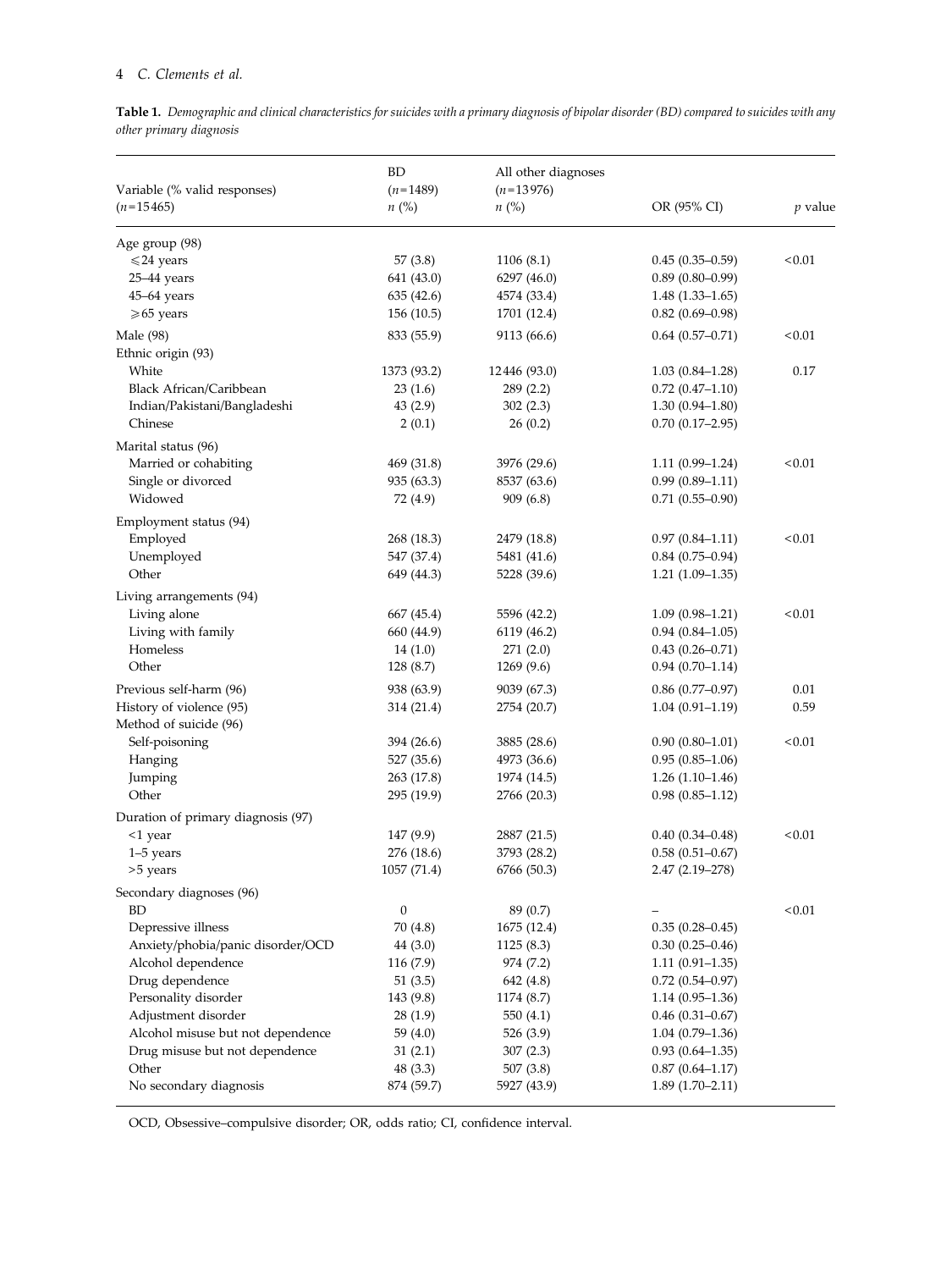| Care and treatment characteristics<br>(% valid responses)<br>$(n=15465)$ | BD<br>$(n=1489)$<br>$n(\%)$ | All other<br>diagnoses<br>$(n=13976)$<br>n (%) | OR (95% CI)         | <i>p</i> value |
|--------------------------------------------------------------------------|-----------------------------|------------------------------------------------|---------------------|----------------|
|                                                                          |                             |                                                |                     |                |
| In-patient at time of suicide (98)                                       | 286 (19.2)                  | 1835 (13.4)                                    | $1.54(1.34-1.76)$   | < 0.01         |
| Suicide within 3 months of discharge from in-patient care (84)           | 339 (28.2)                  | 2772 (23.4)                                    | $1.28(1.12 - 1.47)$ | < 0.01         |
| One to five previous admissions to in-patient care (94)                  | 828 (57.2)                  | 7574 (57.6)                                    | $0.98(0.88 - 1.10)$ | 0.78           |
| More than five admissions to in-patient care (94)                        | 469 (32.4)                  | 1754 (13.3)                                    | $3.11(2.76 - 3.51)$ | < 0.01         |
| ECT $(76)$                                                               | 12(1.1)                     | 73 (0.7)                                       | $1.53(0.83 - 2.83)$ | 0.24           |
| Seeing drug and/or alcohol services $(94)^a$                             | 39(5.9)                     | 701 (11.9)                                     | $0.47(0.33 - 0.65)$ | < 0.01         |
| Receiving psychological treatment (74)                                   | 169(15.0)                   | 1660(16.0)                                     | $0.92(0.78 - 1.10)$ | 0.38           |
| Prescribed oral typical antipsychotic drugs (73)                         | 205 (18.3)                  | 1285 (12.6)                                    | $1.55(1.32 - 1.83)$ | < 0.01         |
| Prescribed oral atypical antipsychotic drugs (73)                        | 435 (38.9)                  | 2683 (26.3)                                    | $1.78(1.57-2.03)$   | < 0.01         |
| Prescribed lithium or mood stabilizer (73)                               | 654 (58.2)                  | 707 (6.9)                                      | 18.77 (16.30–21.62) | < 0.01         |
| Prescribed any antidepressant (71)                                       | 704 (60.0)                  | 6606 (66.1)                                    | $0.77(0.68 - 0.87)$ | < 0.01         |
| Non-compliant with medication in the month before death (87)             | 254 (18.2)                  | 2105 (17.2)                                    | $1.07(0.93 - 1.24)$ | 0.38           |

Table 2. Treatment characteristics for suicides with a primary diagnosis of bipolar disorder (BD) compared to suicides with any other primary diagnosis

ECT, Electro-convulsive therapy; OR, odds ratio; CI, confidence interval.

<sup>a</sup> Question added to National Confidential Inquiry into Suicide and Homicide by People with Mental Illness (NCI) questionnaire in 2003; only cases where year of death was 2003 or later were included in the analysis (sample comprised 660 BD diagnosis,  $n=5896$  all other diagnosis).

#### Care and management characteristics (Table 2)

Compared to other primary diagnosis suicides, BD suicides were more likely to have been current or recent in-patients and to have had more than five previous admissions to in-patient care. BD suicides were less likely than other primary diagnosis suicides to be in contact with drug and alcohol services. BD suicides were slightly more likely to be prescribed typical or atypical antipsychotic drugs than the comparison group, and much more likely to have been prescribed lithium or other mood stabilizers. Overall, just over half of BD suicides had been prescribed mood stabilizers. Of those prescribed mood stabilizers who died by self-poisoning (179, 27.4%), the overdose included these drugs in only 25 (14.0%) cases.

## Clinical characteristics at last contact before suicide ([Table 3](#page-6-0))

BD suicides were more likely to have been seen by mental health services in the 7 days prior to suicide than those with other primary diagnoses. BD suicides were also more likely to have evidence of depressive symptoms at last contact, but less likely than those with other primary diagnosis to have evidence of hostility at last contact. The majority of cases across both groups were considered to be at low or no immediate risk of suicide.

When we adjusted the ORs in [Tables 1](#page-4-0)–3 for age and gender, there was little impact on our findings (data available from authors).

## Discussion

## Main findings

This study describes the largest detailed sample of suicide deaths by individuals with BD in the international literature to date. In our sample nearly 10% of current psychiatric patients who died by suicide had a primary diagnosis of BD. Trend tests suggest that the decline in BD suicide deaths was not statistically significant but this could have been due to small numbers. There was some evidence of a decrease in the number of BD suicide deaths by younger patients.

There was a higher proportion of females among BD suicides than among other primary diagnosis suicides. BD suicides were more than twice as likely as those with other primary diagnoses to have been diagnosed more than 5 years prior to the suicide. Demographic and social factors among those with BD showed little difference compared with those with other primary diagnoses. Personality disorder and alcohol dependence were the most common secondary diagnoses in the BD group. BD suicides had a distinct pattern in relation to accessing in-patient care and just less than half were current or recent in-patients at the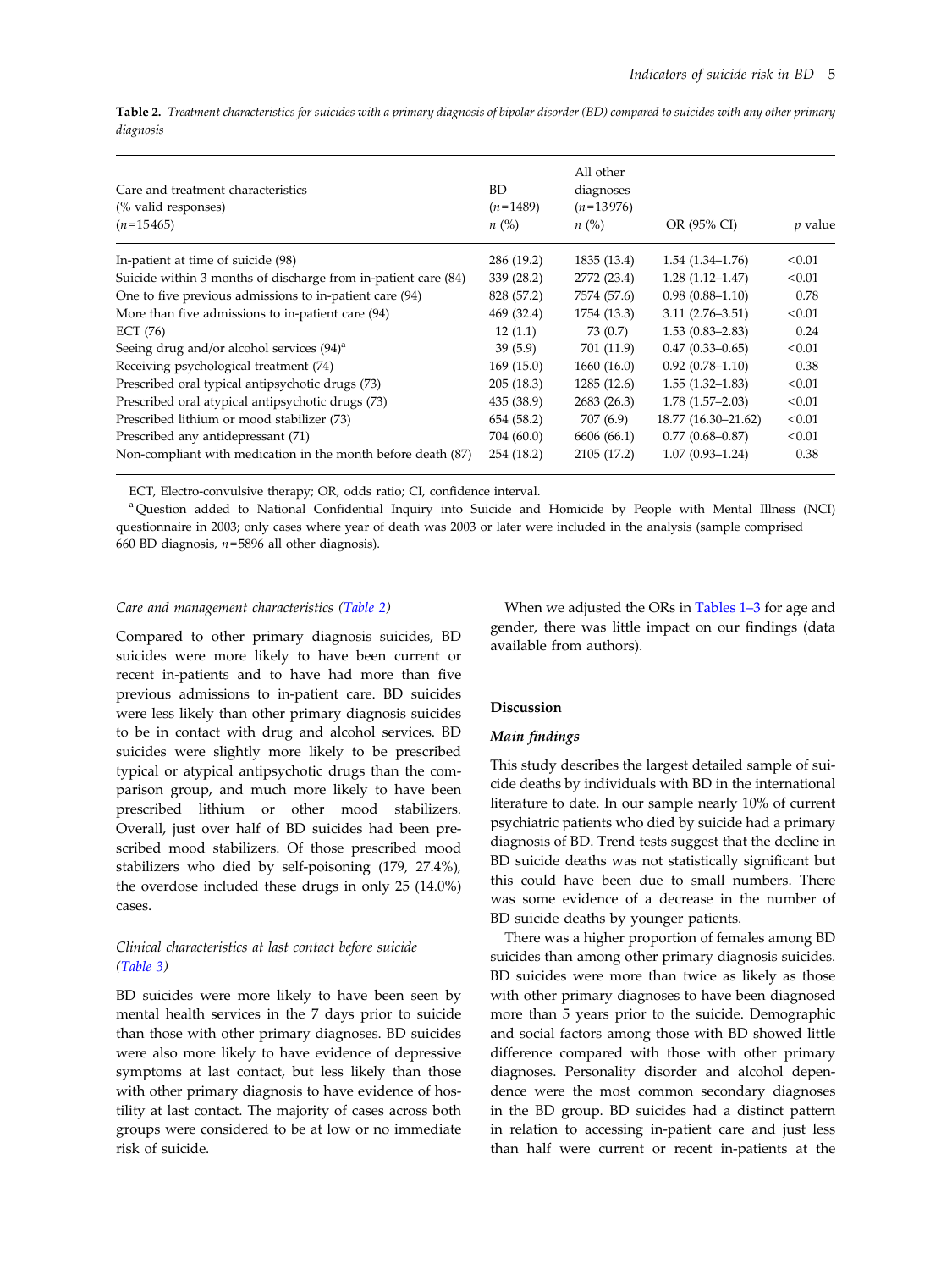| Clinical characteristics at last contact<br>(% valid responses) | <b>BD</b><br>$(n=1489)$ | All other diagnoses<br>$(n=13976)$ |                     | <i>p</i> value |
|-----------------------------------------------------------------|-------------------------|------------------------------------|---------------------|----------------|
| $(n=15465)$                                                     | $n\ (\%)$               | $n\ (\%)$                          | OR (95% CI)         |                |
| Time between last contact and suicide (97)                      |                         |                                    |                     |                |
| $<$ 24 h                                                        | 349 (23.7)              | 2589 (19.2)                        | $1.30(1.15-1.48)$   | < 0.01         |
| $1-7$ days                                                      | 555 (37.6)              | 3988 (29.6)                        | $1.43(1.28 - 1.60)$ |                |
| 1-4 weeks                                                       | 312 (21.2)              | 3153 (23.4)                        | $0.88(0.77-1.00)$   |                |
| 5-13 weeks                                                      | 151(10.2)               | 1746 (13.0)                        | $0.77(0.65 - 0.91)$ |                |
| >13 weeks                                                       | 108(7.3)                | 1984 (14.7)                        | $0.46(0.37-0.56)$   |                |
| Evidence of emotional distress (94)                             | 467 (32.3)              | 4565 (34.8)                        | $0.90(0.80 - 1.01)$ | 0.07           |
| Evidence of depressive episode (94)                             | 567 (39.2)              | 3859 (29.5)                        | $1.54(1.38-1.72)$   | < 0.01         |
| Evidence of hostility (94)                                      | 62(4.3)                 | 786 (6.0)                          | $0.70(0.54 - 0.92)$ | 0.01           |
| Evidence of hopelessness (93)                                   | 229(16.0)               | 1950 (15.1)                        | $1.07(0.92 - 1.24)$ | 0.39           |
| Immediate suicide risk (92)                                     |                         |                                    |                     |                |
| No risk                                                         | 417 (29.2)              | 3842 (30.0)                        | $0.96(0.85-1.09)$   | 0.64           |
| Low                                                             | 813 (57.0)              | 7162 (56.0)                        | $1.04(0.93 - 1.16)$ |                |
| Moderate                                                        | 173(12.1)               | 1520 (11.9)                        | $1.02(0.87-1.21)$   |                |
| High                                                            | 24 (1.7)                | 270(2.1)                           | $0.79(0.52 - 1.21)$ |                |

<span id="page-6-0"></span>Table 3. Clinical characteristics at last contact with mental health services for suicides with a primary diagnosis of bipolar disorder (BD) compared to suicides with any other primary diagnosis

time of the suicide. Most had previously been admitted to in-patient care and were three times more likely than those with other primary diagnosis to have had more than five previous in-patient admissions. Mood stabilizers were the most commonly prescribed pharmacological treatment for those with BD; however, given the possible anti-suicidal properties of lithium (Baldessarini et al. 2006), an important finding was that more than 40% of cases were not prescribed mood stabilizers. Data for this variable were not complete (73% complete). This finding should therefore be interpreted cautiously, although we suspect that those not prescribed mood stabilizers would be overrepresented in the missing data group. In this case the proportion of individuals not prescribed appropriate medication might be even higher. Just over 60% of patients with BD had been in contact with mental health services in the 7 days prior to the suicide, and just under half of these were seen within 24 hours of the suicide. Almost 90% of BD suicides were assessed as being at no or low immediate risk of suicide when they were seen (although this was not dissimilar to those with other primary diagnoses).

#### Findings in relation to previous research

The results of this study are consistent with previous research on factors found to be associated with completed suicide in BD (Dalton et al. 2003; Leverich et al. 2003; Tondo et al. 2003; Rihmer, 2009). Our data confirm that suicide in BD is associated with a high number of previous admissions to in-patient care

(Leverich et al. 2003), although the reasons for admission were not available. The number of bipolar cases with substance misuse (Lopez et al. 2001; Tondo et al. 2003; Oquendo & Mann, 2006) and/or anxiety disorder (Angst et al. 2002; Leverich et al. 2003; Simon et al. 2007) was lower than might have been expected given the prevalence of co-morbid substance and anxiety disorders typically found in BD populations (Goodwin & Jamison, 1990). It is possible that this was a recording bias. However, our study was restricted to a clinical subgroup of people with BD who died by suicide and previous work has suggested that substance/ alcohol use is not strongly related to suicide in these individuals (Hawton et al. 2005). We should also bear in mind that the data in [Table 1](#page-4-0) refer to formal secondary diagnoses made by the treating clinical team. Although lower than expected, alcohol use/dependence was one of the most common secondary diagnoses in BD suicides and therefore may have been an important contributory factor. Less than 40% of BD suicides had evidence of depressive symptoms at their last contact with services before the suicide. This is in contrast to many studies of suicide attempt in BD, where structured psychiatric assessments have found that depressive symptoms and depressive episode are prominent. The lower than expected proportion of cases with depression in our results could be due to the particular characteristics of our clinical sample, a reflection of the time interval between being seen and death, or it could be an indication of a crucial under-recognition of depression among this group. Risk of suicide is thought to be higher at younger ages and earlier in the course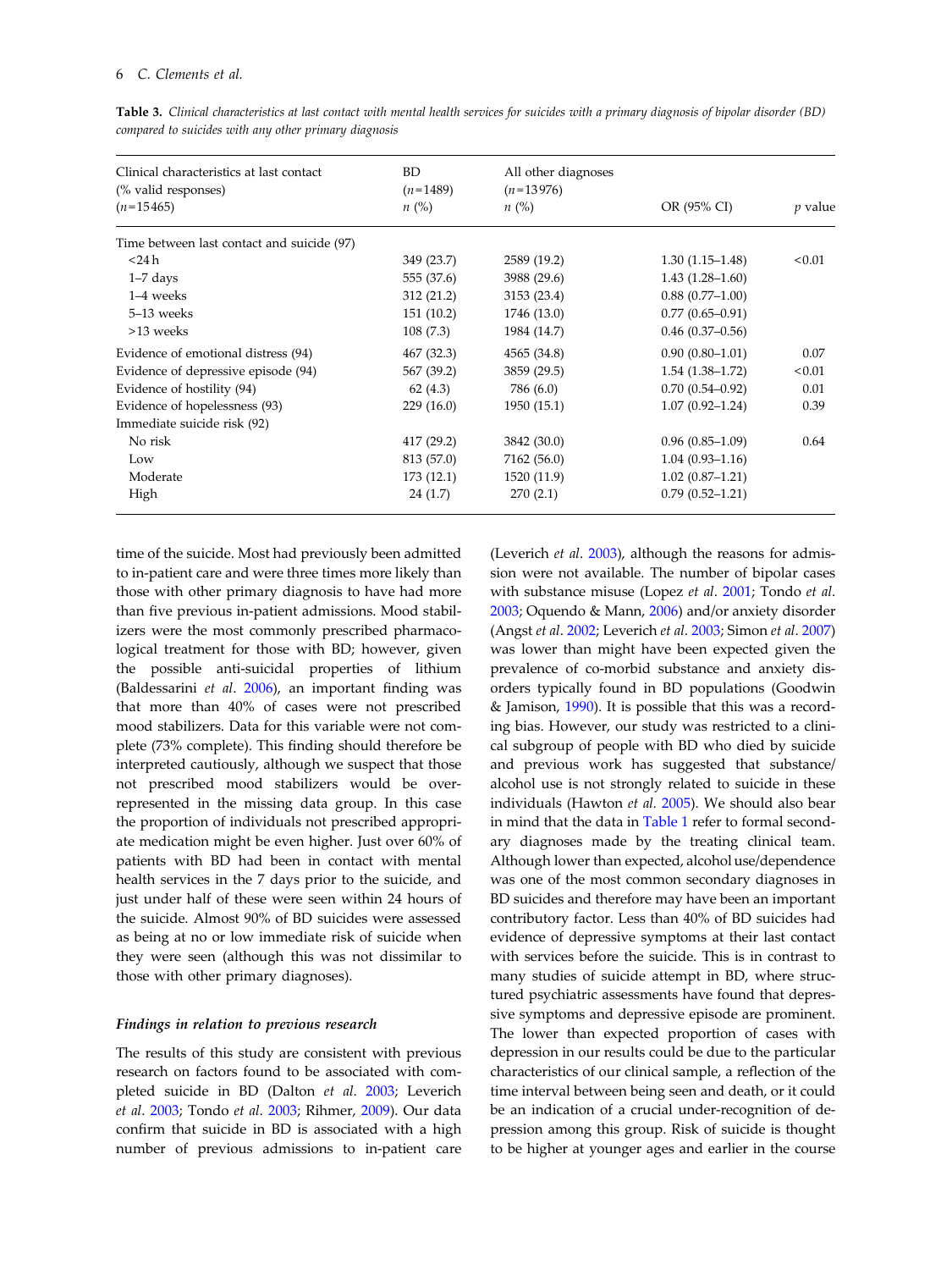of BD (Goodwin & Jamison, 1990). However, our results show that BD suicides commonly took place more than 5 years post-diagnosis and most frequently by people in the 25–64-year age groups, and suicides by people aged between 45 and 64 years were much more common in the BD group than in the other primary diagnosis group. We found that the majority of cases included were considered to be at 'low risk' for suicide at last contact with services. This is consistent with the results of psychological autopsy studies, which have shown that suicidal intent is rarely communicated when the individual is seen by a health-care professional shortly before the suicidal act, although it may be communicated earlier to friends or family members (Isometsä et al. 1994, 1995).

#### Methodological issues

Not all those with BD who die by suicide will be in contact with services in the 12 months before death (Merikangas & Pato, 2009), and not all those in contact with services will be appropriately diagnosed with BD (Dunner, 2003; Benazzi, 2006). The characteristics of our sample may not reflect the characteristics of those with BD with no service contact prior to death. A study from The Netherlands by ten Have et al. (2002) found that the most common reason for a lack of contact with mental health services was lower severity of BD symptoms; therefore our sample may be biased towards the more seriously ill. It would have not been feasible as part of this national study to collect detailed data on all individuals with BD who had not been in contact with mental health services.

Data used in the analyses were collected from clinicians after the suicide had occurred. Completion of the NCI suicide questionnaire relies on the accuracy of case-notes and the clinicians' knowledge of the patient. The clinicians were therefore not blind to patient outcome when completing the questionnaire and it is possible that this could influence results, particularly those relating to care or treatment before death.

Allocation to the BD suicide group was dependent on the recording of primary diagnosis by responding clinicians and it is possible that, where there were multiple co-morbidities, primacy may have been attributed incorrectly. There were 89 cases with a secondary diagnosis of BD, all of which had a primary diagnosis of schizophrenia; we adopted a conservative approach and included these in the other primary diagnosis group, which may have reduced between-group differences. We also carried out a post-hoc sensitivity analysis including these 89 individuals in our BD suicide group. There was little effect overall on the results.

It is possible that the clinician completing the questionnaire was not the professional with whom the last contact was made and consequently variables relating to clinical state might have been underreported and found less frequently than expected (e.g. evidence of depressive symptoms). However, clinicians generally use patient records along with their personal knowledge and recollection of the patient when filling in the NCI questionnaire, and it would be unusual for significant changes in mood state not to be recorded as part of the clinical record.

There are some potential issues with missing data on the NCI database and therefore the results presented should be interpreted with caution. The majority of variables were more than 90% complete. Patient treatment variables had greater levels of missing data. In most cases this was because the clinician completing the questionnaire left some fields blank, but some cases were historical artefacts due to the evolving nature of the suicide questionnaire and the addition of new questions over time that could not be backcoded for older cases (these have been adjusted where possible; for example, access to drug and alcohol services was added in 2003).

This study was descriptive in nature. Although it was possible to identify characteristics that are common in suicide in BD, it was not possible to comment on the aetiology of these factors, or inter-relationships that may exist between them. As some of these risk factors may have been consequences of care and not true risk factors, we did not undertake a multivariate analysis.

#### Clinical and research implications

## Frequency and characteristics of suicide in BD

Suicide prevention is a priority for services (Appleby et al. 2012). The results of this study show that those with BD frequently die by suicide, and our findings are likely to have underestimated the magnitude of this risk. Overall, the frequency of bipolar suicide seems to have remained relatively stable over time, which is in contrast to falling rates of suicide in the English general population. It may be that some of the societal determinants of suicide have less of an impact in this clinical population, where illness-related factors may be more relevant. The possibility that individual clinical groups are not benefiting from an overall decline in suicide raises issues of equity and this warrants specific exploration in future studies. Nevertheless, the lack of a significant decrease in suicide rates by those with BD could be a power issue reflecting the comparatively small numbers of deaths in this group. The evident stability of BD suicide deaths could also be a consequence of the improved diagnosis of BD and perhaps of BD II in particular. This might have caused an increase in BD suicides as people who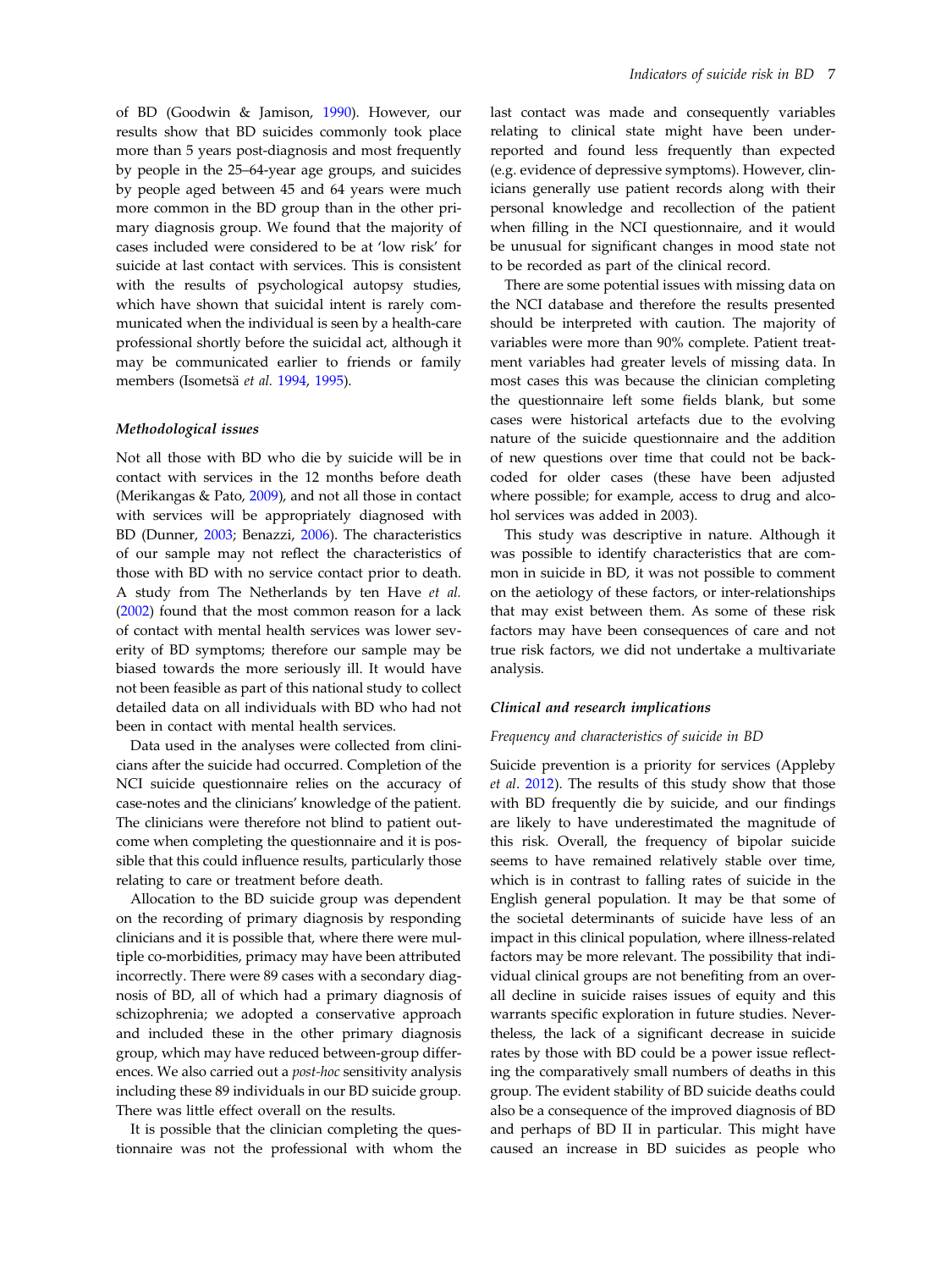would previously have been diagnosed with unipolar depressive disorder are moved into the BD category.

Although several demographic and social characteristics in our BD sample were similar to those in suicides in general and psychiatric populations, we did find that women were over-represented. There is little consensus on the role of gender in relation to suicide in BD, and this might reflect a greater long-term suicide risk in women than in men (Pompili et al. 2009; Gonda et al. 2012). Cohort studies of those with mental illness often describe the risk of suicide as highest at the time of diagnosis, with the risk subsequently diminishing over time (Goodwin & Jamison, 1990; ten Have et al. 2002). We found that the majority of BD suicides in fact took place at least 5 years after diagnosis. In addition, those with BD were more likely to die by suicide in middle-age than those with other primary diagnoses. These findings suggest that risk of suicide in BD may be relatively persistent.

#### Implications for services and treatment

Although there were similar levels of co-morbid alcohol dependence in the BD group and in those with other primary diagnoses, the BD group were less likely to be in contact with alcohol services, highlighting a possible deficiency in the provision of dual diagnosis services. However, policy changes have sought to address this (Department of Health, 2001; CSIP, 2008). Over a third of BD suicides in this study were not prescribed lithium or another mood stabilizer, although there were some missing data for this variable. Given the increased risk of suicide that seems to accompany a diagnosis of BD and the strong evidence for the protective effect of lithium (Tondo et al. 2003; Angst et al. 2005; Rihmer, 2005), this might be considered a key treatment in long-term management.

#### Risk assessment

A clinically important result was that the majority of patients with BD were seen by mental health services during the week before the suicide, and nearly a quarter within the 24 hours immediately preceding it, providing a potential opportunity for services to intervene. However, nine out of 10 BD suicides were assessed as being at no or low risk at last contact. These data suggest that clinical assessment of suicide risk may not be accurately identifying at-risk BD patients, or that patients with BD are subject to rapid changes in mental state consistent with the hypothesis that suicidal behaviour in BD is associated with impulsivity (Rihmer, 2007). However, assessment of suicide risk reported on the NCI questionnaire may also be influenced by other considerations such as recall bias, defensiveness in the reporting of this item, or the result

of adaptation to risk by clinical staff through continued exposure to high-risk patients. It is also possible that recognition of high risk could trigger the implementation of interventions to lessen that risk and thereby prevent suicide, and so by default the majority of completed suicides by psychiatric patients in contact with services would be from individuals not identified as being at risk. Although this explanation is heuristically appealing, questions remain regarding why these cases of completed suicide were not assessed as 'at risk', and whether there are indicators of risk that are being missed in current assessments.

It is important that health professionals are able to accurately identify those patients who might be most at risk. Factors such as alcohol dependence/misuse, personality disorder, depressive episode, multiple psychiatric admissions and current or recent admission could characterize such a high-risk group. In our sample of BD suicide deaths, 75% had one or more of these factors, 34% had two or more, 8% had three or more, and less than 1% had four. In terms of risk management, a reduction in the emphasis placed on traditional indicators of risk, such as social circumstances and recent diagnosis, and an increase in the emphasis on diagnosis-specific factors may increase the utility of assessments. Ideally, clinically useful indicators of suicide risk that can be operationalized need to be identified in future studies. However, the identification of a high-risk group with BD on the basis of factors associated with suicide in this sample would be premature as two-thirds of completed suicide had less than two of these risk factors. More work is required to determine the causes of suicide in BD and to explore how risk factors interact to precipitate suicidal behaviour.

#### Acknowledgements

We acknowledge the help of the NCI. This article presents independent research commissioned by the National Institute for Health Research (NIHR) under its Programme Grants for Applied Research funding scheme (RP-PG-0407-10389). The views expressed in this article are those of the authors and not necessarily those of the National Health Service (NHS), the NIHR or the Department of Health.

#### Declaration of Interest

None.

#### References

Angst F, Stassen HH, Clayton PJ, Angst J (2002). Mortality of patients with mood disorders: follow-up over 34–38 years. Journal of Affective Disorders 68, 167–181.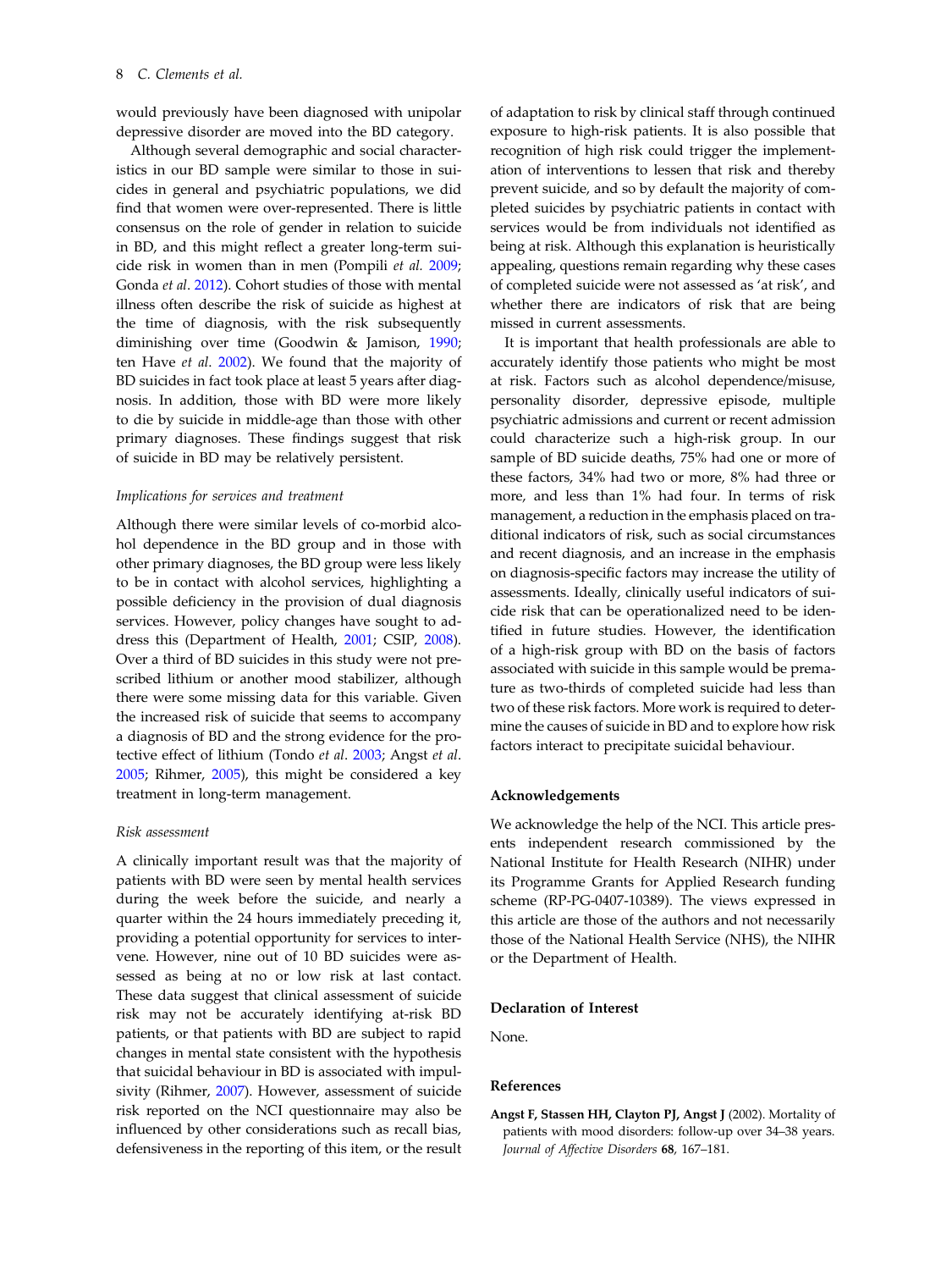Angst J, Angst F, Gerber-Werder R, Gamma A (2005). Suicide in 406 mood-disorder patients with and without long-term medication: a 40 to 44 years' follow-up. Archives of Suicide Research 9, 279–300.

Appleby L, Shaw J, Kapur N, Windfuhr K, Ashton A, Swinson N, While D, Lowe R, Bickley H, Flynn S, Hunt I, McDonnell S, Pearson A, Da Cruz D, Rodway C, Roscoe A, Saini P, Turnbull P, Burns J, Hadfield K, Stones P (2006). Avoidable deaths: five-year report of the National Confidential Inquiry into Suicide and Homicide by People with Mental Illness (http://www.medicine. manchester.ac.uk/cmhr/centreforsuicideprevention/nci/ reports/avoidable\_deaths\_full\_report\_december\_2006.pdf). Accessed 20 August 2011.

Appleby L, Shaw J, Kapur N, Windfuhr K, Williams A, Swinson N, Hunt I, Flynn S, Bickley H, Rodway C, Roscoe A, Turnbull P, Saini P, Da Cruz D, Pearson A, While D, Lowe R, Burns J, Hadfield K, Stones P, Clarke P (2012). National Confidential Inquiry into Suicide and Homicide by People with Mental Illness: Annual Report England and Wales (http://www.medicine.manchester.ac. uk/cmhr/centreforsuicideprevention/nci/reports/ annual report 2010.pdf). Accessed 20 August 2011.

Baldessarini RJ, Jamison KR (eds) (1999). Effects of medical interventions on suicidal behaviour. Journal of Clinical Psychiatry 60 (Suppl. 2), 1–122.

Baldessarini RJ, Tondo L, Davis P, Pompili M, Goodwin FK, Hennen J (2006). Decreased risk of suicides and attempts during long-term lithium treatment: a meta-analytic review. Bipolar Disorders 8, 625–639.

Benazzi F (2006). Mood patterns and classification in bipolar disorder. Current Opinion in Psychiatry 19, 1–8.

CSIP (2008). Dual diagnosis: developing capable practitioners to improve services and increase positive service user experience. Department of Health and Care Services Improvement Partnership: London. (www.nmhdu.org.uk/ silo/files/capable-practitioners.pdf). Accessed 22 August 2011.

Dalton EJ, Cate-Carter TD, Mundo E, Parikh S, Kennedy J (2003). Suicide risk in bipolar patients: the role of co-morbid substance use disorders. Bipolar Disorders 5, 58–61.

Department of Health (2001). Mental health policy implementation guide: dual diagnosis good practice guide (www.dh.gov.uk/en/Publicationsandstatistics/Publications/ PublicationsPolicyAndGuidance/DH\_4009350). Accessed 29 August 2011.

Department of Health (2002). National suicide prevention strategy for England (www.dh.gov.uk/en/ Publicationsandstatistics/Publications/ PublicationsPolicyAndGuidance/DH\_4009474). Accessed 22 August 2011.

Dunner D (2003). Clinical consequences of under-recognised bipolar spectrum disorder. Bipolar Disorders 5, 456–463.

Fagiolini A, Kupfer DJ, Rucci P, Scott JA, Novick DM, Frank E (2004). Suicide attempts and ideation in patients with bipolar I disorder. Journal of Clinical Psychiatry 65, 509–514.

Gonda X, Pompili M, Serafini G, Montebovi F, Campi S, Dome P, Duleba T, Girardi P, Rihmer Z (2012). Suicidal behavior in bipolar disorder: epidemiology, characteristics and major risk factors. Journal of Affective Disorders 143, 16–26.

Goodwin FK, Jamison KR (1990). Manic-Depressive Illness. Oxford University Press: New York, NY.

Guze SB, Robins E (1970). Suicide and primary affective disorders. British Journal of Psychiatry 117, 437–438.

Harris EC, Barraclough B (1997). Suicide as an outcome for mental disorders: a meta-analysis. British Journal of Psychiatry 170, 205–228.

Hawton K, Sutton L, Haw C, Sinclair J, Harris L (2005). Suicide and attempted suicide in bipolar disorder: a systematic review of risk factors. Journal of Clinical Psychiatry 66, 693–704.

Hunt I, Kapur N, Robinson J, Shaw J, Flynn S, Bailey H, Meehan J, Bickley H, Parsons R, Burns J, Amos T, Appleby L (2006). Suicides within 12 months of contact with mental health services in different age and diagnostic groups: a national clinical survey. British Journal of Psychiatry 188, 135–142.

Isometsä ET, Henriksson MM, Aro HM, Heikkinen ME, Kuoppasalmi KI, Lonnqvist JK (1994). Suicide in major depression. American Journal of Psychiatry 151, 530–536.

Isometsä ET, Heikkinen ME, Marttunen MM, Aro HM, Lonnqvist JK (1995). The last appointment before suicide: is suicidal intent communicated? American Journal of Psychiatry 152, 919–922.

Lee S, Ng K, Tsang A (2009). A community survey of the twelve-month prevalence and correlates of bipolar spectrum disorder in Hong Kong. Journal of Affective Disorders 117, 79–86.

Leverich GS, Altshuler LL, Frye MA, Suppes T, Keck PE, McElroy SL, Denicoff KD, Obrocea G, Nolen WA, Kupka R, Walden J, Grunze H, Perez S, Luckenbaugh DA, Post RM (2003). Factors associated with suicide attempts in 684 patients with bipolar disorder in the Stanley Foundation Bipolar Network. Journal of Clinical Psychiatry 64, 506–515.

Linsley KR, Schapira K, Kelly TP (2001). Open verdict v. suicide – importance to research. British Journal of Psychiatry 178, 465–468.

López P, Mosquera F, de León J, Gutiérrez M, Ezcurra J, Ramírez F, González-Pinto A (2001). Suicide attempts in bipolar patients. Journal of Clinical Psychiatry 62, 963–966.

Marangell L, Bauer M, Dennehy E, Wisniewski S, Allen M, Miklowitz D, Oquendo M, Frank E, Perlis R, Martinez J, Fagiolini A, Otto M, Chessick C, Zboyan H, Miyahara S, Sachs G, Thase M (2006). Prospective predictors of suicide and suicide attempts in 1,556 patients with bipolar disorders followed for up to 2 years. Bipolar Disorders 8, 566–575.

Merikangas K, Akiskal H, Angst J, Greenberg P, Hirschfeld R, Petukhova M, Kessler R (2007). Lifetime and 12-month prevalence of bipolar spectrum disorder in the National Comorbidity Survey Replication. Archives of General Psychiatry 64, 543–552.

Merikangas KR, Jin R, He JP, Kessler RC, Lee S, Sampson NA, Viana MC, Andrade LH, Hu C, Karam EG,